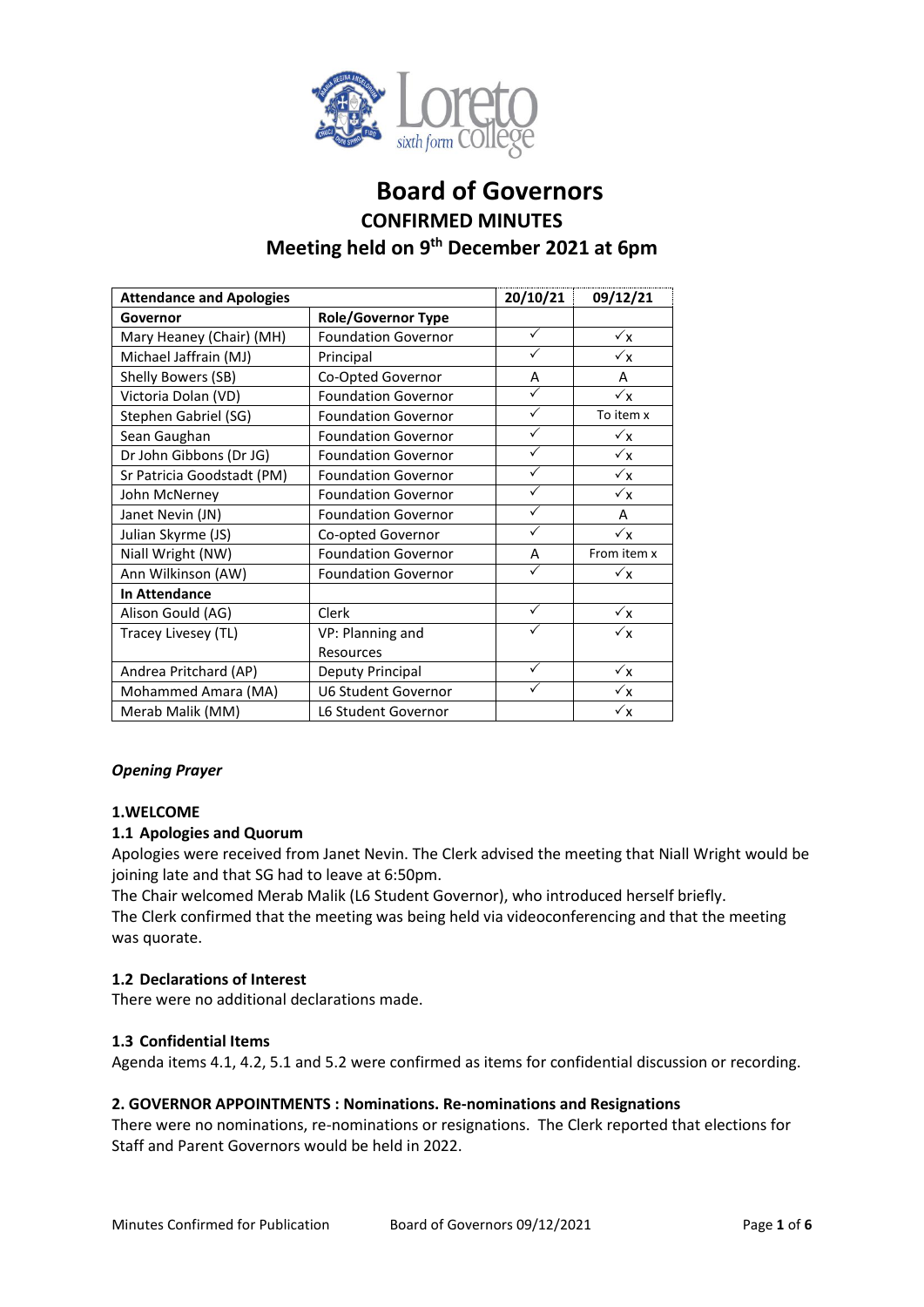#### **3. LAST MEETING**

#### **3.1 Minutes of the Board Meeting of 20th October 2021**

The minutes were reviewed by the Governors. Minor typographical amendments were noted to:

#### **RESOLUTION R1 The minutes of the meeting held on 20th October 2021 were approved as an accurate record of the meeting subject to typographical changes noted.**

#### **3.2 Matters arising from the Board minutes of 20th October 2021**

The matters arising were reported on as follows:

| Reference    | <b>Action</b>                            | <b>Report/Status</b>                 |
|--------------|------------------------------------------|--------------------------------------|
| AP1 10/12/20 | Student Governors to be appointed.       | L6 governor appointed November 2021. |
| AP2 31/10/20 | Link between SEND funding and            | Referred to Standards Committee for  |
|              | expenditure to be reviewed by            | detailed review.                     |
|              | governors.                               |                                      |
| AP2 8/7/21   | Present written report on outcomes of    | Ongoing                              |
|              | Staff Wellbeing Survey to Board in       |                                      |
|              | <b>March 2022</b>                        |                                      |
| AP1 20/10/21 | The business cycle for the Standards     | Ongoing                              |
|              | Committee to be reviewed with a view     |                                      |
|              | of re-scheduling business in 2022/23 to  |                                      |
|              | even out workload (Clerk/JN/MH)          |                                      |
| AP2 20/10/21 | Training to be provided for governors on | Training delivered 7/12/2022.        |
|              | Peer on Peer Abuse (Deputy Principal)    |                                      |
| AP3 20/10/21 | Highlight areas in College Development   | Ongoing                              |
|              | Plan which are related to COVID          |                                      |
|              | (Principal)                              |                                      |
| AP4 20/10/21 | Circulate Terms of Reference for the     | Completed.                           |
|              | Scoping Project (MH/Clerk)               |                                      |
| AP5 20/10/21 | The Cookies policy to be revised and     | Completed.                           |
|              | approved by Chair's Action               |                                      |
|              | $(VP-P\&R)$                              |                                      |

*The student governors left the meeting.* 

#### **4. LAST MEETING**

#### **4.1 Minutes of committees and matters arising**

#### **(i) FGP 11/10/2021 – CONFIDENTIAL DISCUSSION**

The minutes were noted. There were no substantive comments on the minutes or matters arising. The Chair updated the meeting and reported that the support staff pay award and SSSP award had been agreed.

#### **RESOLUTION R2 The minutes of the F&GP Committee (11/10/21) were adopted.**

#### **4.2 Reports and Unconfirmed Minutes**

#### **(i) Finance Committee (22/11/2021) – CONFIDENTIAL DISCUSSION**

The report was noted. The F & GP Committee Chair gave a brief verbal report.

#### **(ii) Audit Committee (24/11/2021)**

The report was noted.

#### **(iii) Campus Development Working Group – CONFIDENTIAL MINUTE**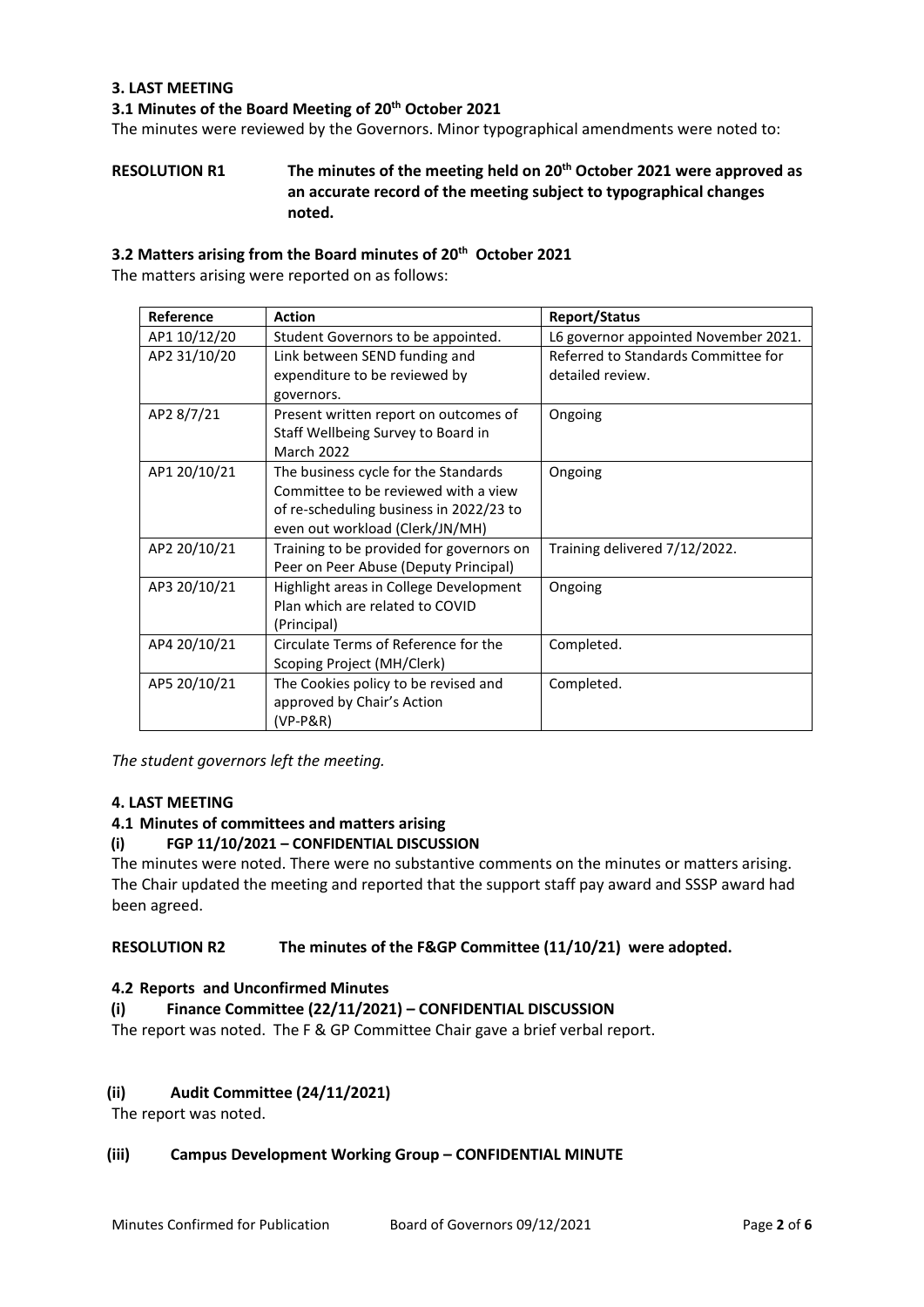The report was noted. The Chair of the Working Group gave a brief verbal report highlighting that the work in Ball Refectory is still not completed and students are unable to use the additional space. The VP Planning and Resources reported that it was expected that formal handover would be completed w/c 13 December 2021 and that regular quality checks had been undertaken (which had identified work which had not been completed to the correct standard and which has since been remedied.)

## **5. FINANCIAL AND AUDIT MATTERS**

#### **5.1 END OF YEAR REPORTS – CONFIDENTIAL DISCUSSION**

#### **(i) Financial Report and Statement ending 31/7/2021**

*Dale Thorpe, RSM Audit Partner joined the meeting as reporting accountant.* 

The reports were noted. The Chair confirmed that the reporting accountant was attending to present the accounts and the regularity assurance report in accordance with changes to the Post-16 Audit Code of Practice. DT reported that the reports had been presented to the Audit Committee and to the College and Interim Finance Lead Governor at the Audit Close meeting, highlighting key points for Governors.

#### **RESOLUTION R3 The Report and Financial Statement for year ending 31/7/2021 was approved and the Chair and Principal were authorised to sign.**

**(ii) Reporting Accountant's Assurance Report on Regularity (see page 53 and 54 of Financial Report)**

DT reported that there are no regularity issues to note in this report.

### **RESOLUTION R4 The Assurance Report on Regularity 31/7/2021 was approved.**

*THE VPPR reported that feedback is given to auditors and performance against Performance Indicators, which identified some communication issues, which has since been addressed.* 

#### **(iii) Audit Findings Report 2021**

The report was noted. DT confirmed that an unmodified audit report on the Financial Statements would be issued and that no audit misstatements had been identified and an unmodified regularity conclusion would be issued, with a positive opinion relating to any material uncertainties about the College being a going concern.

#### **RESOLUTION R5 The Audit Report was accepted.**

**(iv) Letters of Representation (Regulatory and Financial)** 

The Letters of Representation were noted.

**RESOLUTION R6 The Chair was authorised to sign the letters of representation.**

*DT left the meeting* 

### **(v) Financial Management and Control Evaluation**

The report was noted. The VP Planning and Resources highlighted that this evaluation was not a requirement but constituted good practice.

#### **RESOLUTION R7 The FMCE was noted.**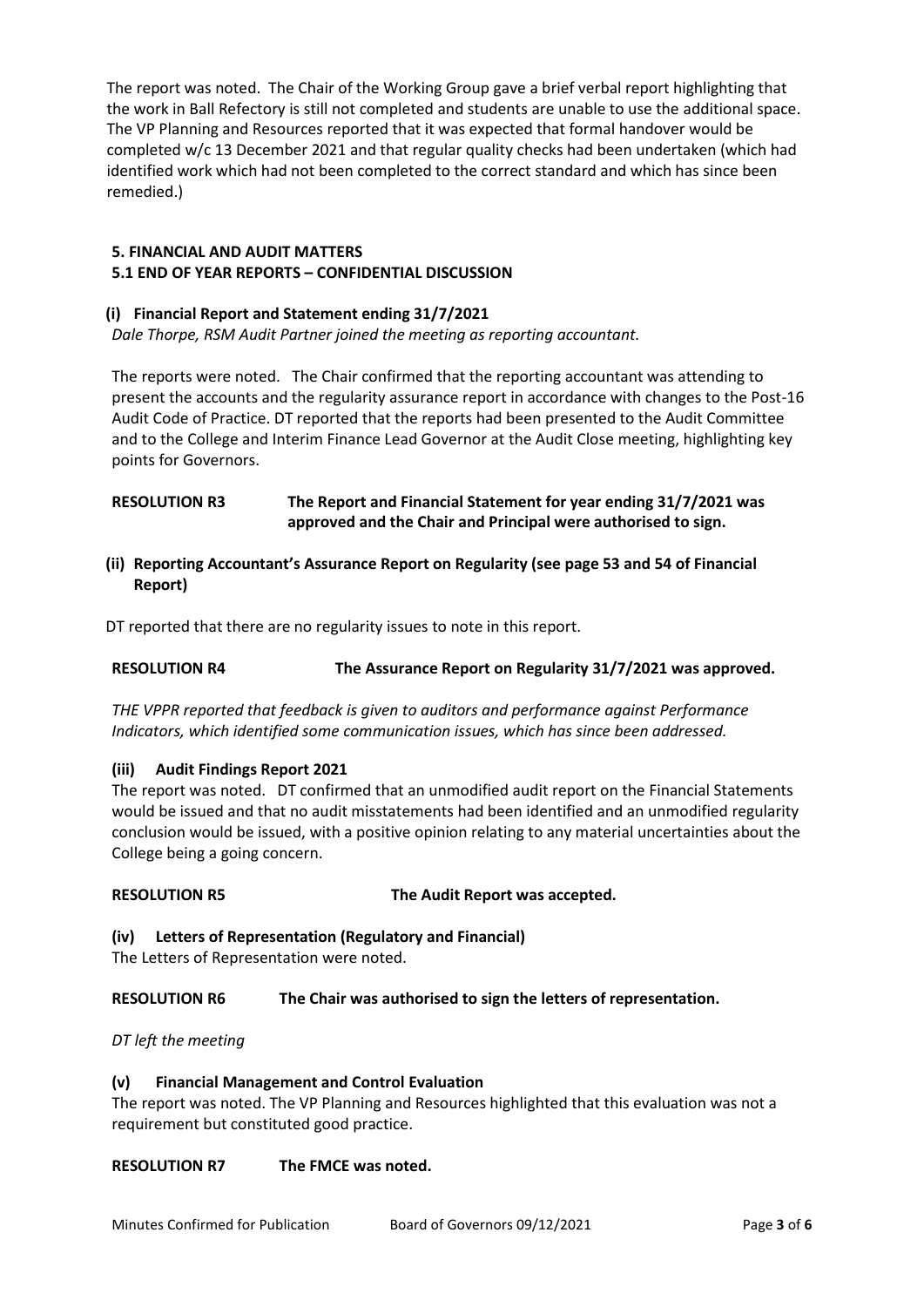#### **(vi) Report on Performance Against Financial Objectives 2020/21**

The report was noted. Governors reviewed the report but had no substantive comments.

#### **(vii) Report from the Audit Committee 2021**

The report was noted. The Chair of the Audit Committee confirmed that the Audit Committee report did not raise any issues for discussion.

#### **RESOLUTION R8 The Report was noted.**

*S Gabriel left the meeting.* 

#### **5.2 Management Accounts to September 2021 – CONFIDENTIAL DISCUSSION**

The Management Accounts were noted. The VP (Planning and Resources) highlighted the headline figures and commented on any significant variances against budget, which were predominantly related to timing of receipt of income and additional funding.

#### *The Student Governors re-joined the meeting*

#### **5.3 Risk Register**

The Risk Register 2021/22 was noted. The VP (Planning and Resources) reported that the risk register has been updated following review by SLT, the Finance and General Purposes Committee and Audit Committee, highlighting the changes to risk impact and mitigating actions. Governors reviewed the level and importance of risks.

#### *Q: Is the level of risk monitored against the vaccination status of staff and students?*

The Principal reported that this data is not collected by the College. There has been good uptake of and feedback on onsite vaccinations opportunities. Student Governors commented that the College has provided good information and opportunities for vaccination and that anecdotally most students appear to be encouraged to take up vaccination.

#### **RESOLUTION R9 The Risk Register was approved.**

#### **6. PRINCIPAL'S REPORT**

#### **6.1 Executive Summary of Report**

The reported was noted. From the report, the Principal highlighted:

- Live tutorials have been re-introduced to support students
- Live Open days in a new format have operated successfully and enrolment has met targets.
- Pathways students are making good progress.
- Greater number of students are presenting with mental health issues.

Governors noted the executive summary and the full report which had been circulated separately.

#### **6.2 COVID Verbal Update**

The Principal made a verbal report highlighting:

- Relatively low numbers of positive cases amongst staff and students and that the highest rates of infection are being seen in primary school and Year 7.
- SLT has agreed to continue face mask wearing in communal areas
- Staff have been retrained on online teaching and students have been briefed.
- COVID-19 response team has been re-established.
- Government guidance on re-starting in January 2022 had been issued on 9/12/2021
- Level of anxiety amongst staff and students continues to be monitored.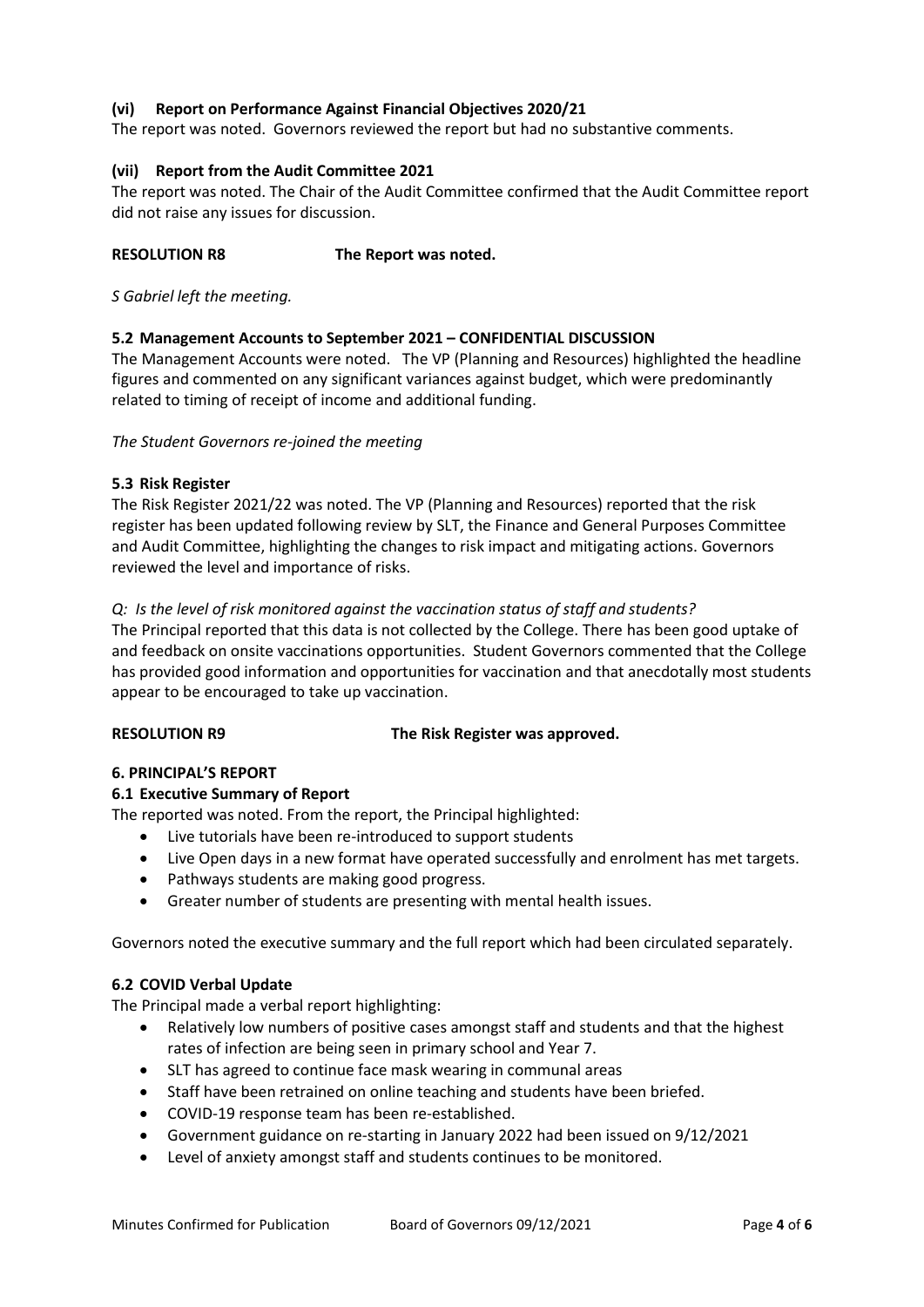Student Governors commented that although students valued in-person assemblies, this may need to be reviewed in the light of the spread of Omicron variant.

#### **6.3 BTEC Update**

The Principal made a verbal report highlighting that Department for Education has decided to postpone the defunding of BTEC qualifications for an additional year and some BTECs may remain in the longer term. The situation continues to be monitored.

#### **7. SELF-ASSESSMENT AND VALIDATION REPORT DEC 2021**

The report was noted. The VP Planning and Resources reported that following a rigorous self-evaluation process, the draft report had been reviewed by the Standards Committee on 8/12/2021 and that the Committee had approved the grades in the draft report.

#### The 2020-2021 validated grades College grades are:

|                                | <b>Proposed</b><br>Grade | <b>Validated</b><br>Grade |
|--------------------------------|--------------------------|---------------------------|
| <b>Overall Effectiveness</b>   |                          |                           |
| Quality of Education:          |                          |                           |
| <b>Behaviour and Attitudes</b> |                          |                           |
| Personal Development           |                          |                           |
| Leadership & Management        |                          |                           |
| Safeguarding (*)               |                          |                           |

(\*) College grade; not for submission.

The VPPR reported that the Self-Assessment Report will be submitted in January 2022. The Chair reported that the Standards Committee had challenged the College on the validity of self assessed grades, given that there were no formal examination results for consideration and that Governors were assured of validity.

#### **RESOLUTION R10 The validated Self Assessment Grades were approved for submission.**

#### **8. DEPUTY PRINCIPAL'S REPORT INCLUDING SAFEGUARDING & CHILD PROTECTION REPORT**

The report was noted. The Deputy Principal presented key points of the report, covering Safeguarding, Mental Health, Chaplaincy, Careers, Retention, Student Voice Representatives/Student Council and Community Events and highlighted:

- Increase in number of students identified with a safeguarding need of Level 2 or above and increasing levels of safeguarding need, which is in line with national trends.
- Significant increase in number of disclosures from students, compared to last year.
- Capacity for support for students has been increased (including wellbeing appointments, counselling and study support), supplemented by support from enabling team, such as Security Team and First Aid officers.
- Chaplaincy activity has increased this term (for example, in-person Mass taking place this term).
- Extensive support for students making university applications has been provided.
- Retention remains excellent and comparable to last year.

Governors discussed the report and were assured that safeguarding and child protection matters were being monitored successfully.

#### **9. GOVERNANCE MATTERS**

#### **9.1 Chairs Report**

The Chair made a verbal report highlighting the availability of training on peer on peer abuse.

#### **9.2 Clerk's Report**